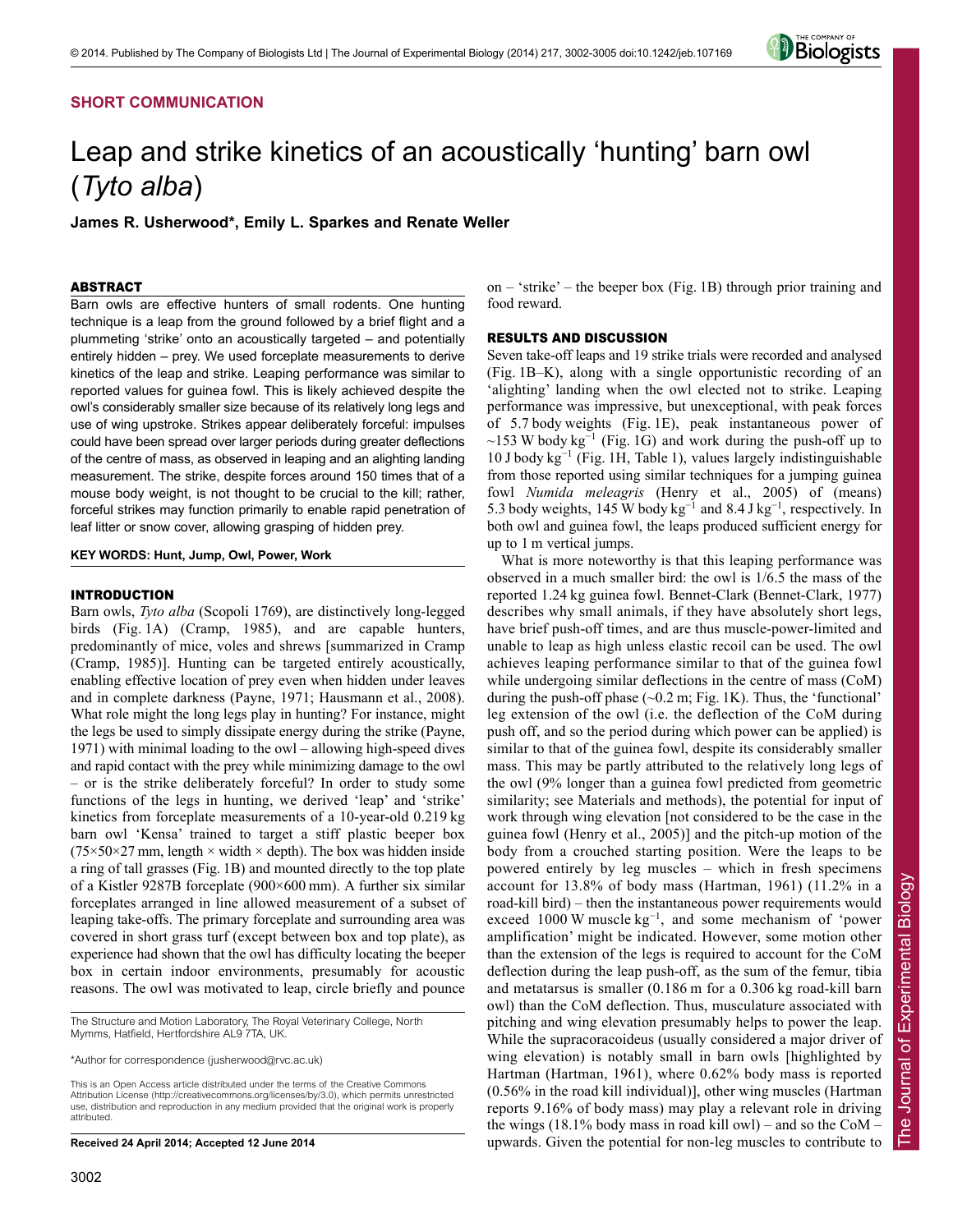

**hunting kinetics.** (A) Lateral view of a 3D model of a barn owl based on computed tomographic images illustrating the relatively, though not excessively, long leg length of this species. (B) Forceplatederived kinetics of a barn owl leaping (*N*=7), alighting (*N*=1) and pouncing onto or 'striking' a stiff plastic beeper box hidden within a ring of long grass, mounted to a forceplate top plate (*N*=19). Impulses (shown in mass-specific form, C) and mean force vectors (D) during active leg pushing phases (see Materials and methods for timing definitions) were predominantly vertical. Vertical forces (E,F), centre of mass (CoM) powers (G,H) and changes in energy (I,J) through time are shown for periods close to leap (E,G,I) and strike (F,H,J). Note the different scales used in E–H. The bold black line (F,H,I) denotes the most energetic strike trial. CoM vertical deflection and work during active leg pushing (K) show that the owl effectively falls further than it jumps, and, while it has the ability to flex its legs to compensate during landing, it does not. Thus, considerably higher forces and powers are produced during the more energetic strikes compared with leaping or alighting.

powering the leap, the question of whether there is relevant contribution of elastic recoil 'power amplification' mechanisms, or whether direct muscle action in a countermovement jump (owls were seen to dip before take-off, Fig. 1B, consistent with the force traces, Fig. 1E) is sufficient, cannot be answered from this study.

Starlings, finches and doves taking off from perches have been observed to use considerably lower proportional leg impulses, forces and works (for review, see Bonser, 1999) (see also Earls, 2000; Provini et al., 2012). So, why do owls choose to use such an energetic leap to become airborne? Possibly because they can – the ground is a reliable, solid surface to push against [quail reach up to 7.8 body weights (Earls, 2000)]. Further, owls have relatively large leg muscles [both barn owl and quails close to 14% body mass; starlings and doves up to  $\sim8\%$  (Hartman, 1961)]. But also the energetic leap may complement the acoustic hunting strategy of barn owls: with a powerful push-off, flaps, at least initially, need be less vigorous, thus making smaller (and quieter) disturbances of the air and nearby grass.

Strikes involved similar or greater impulses (Fig. 1C) and changes in energy (Fig. 1J), but during briefer periods and over shorter CoM deflections (Fig. 1K), requiring higher forces (Fig. 1D) and power magnitudes than leaping [maximum mean power during periods defined as actively pushing (see Materials and methods) were over triple those observed during leaping; see Table 1]. Force traces and some of their immediate derivatives cannot be viewed as perfect measures of the demands on the bird's muscles – contact with the surrounding grass prior to foot contact can be identified in force traces (Fig. 1F), and uncritical analysis of instantaneous force and power containing high-frequency vibrations (Fig. 1F,H) could be most misleading. We choose to present the force and power traces without application of a digital filter; the only signal conditioning is a single pole resistor– capacitor filter applying  $a - 3$  dB lowpass cut-off at 100 Hz prior to analogue–digital conversion. Peak force and power measurements are thus a little subjective (most explicit, objective measures of peaks would be highly sensitive to the filtering cut-offs or similar assumptions). However, inspection of the force and power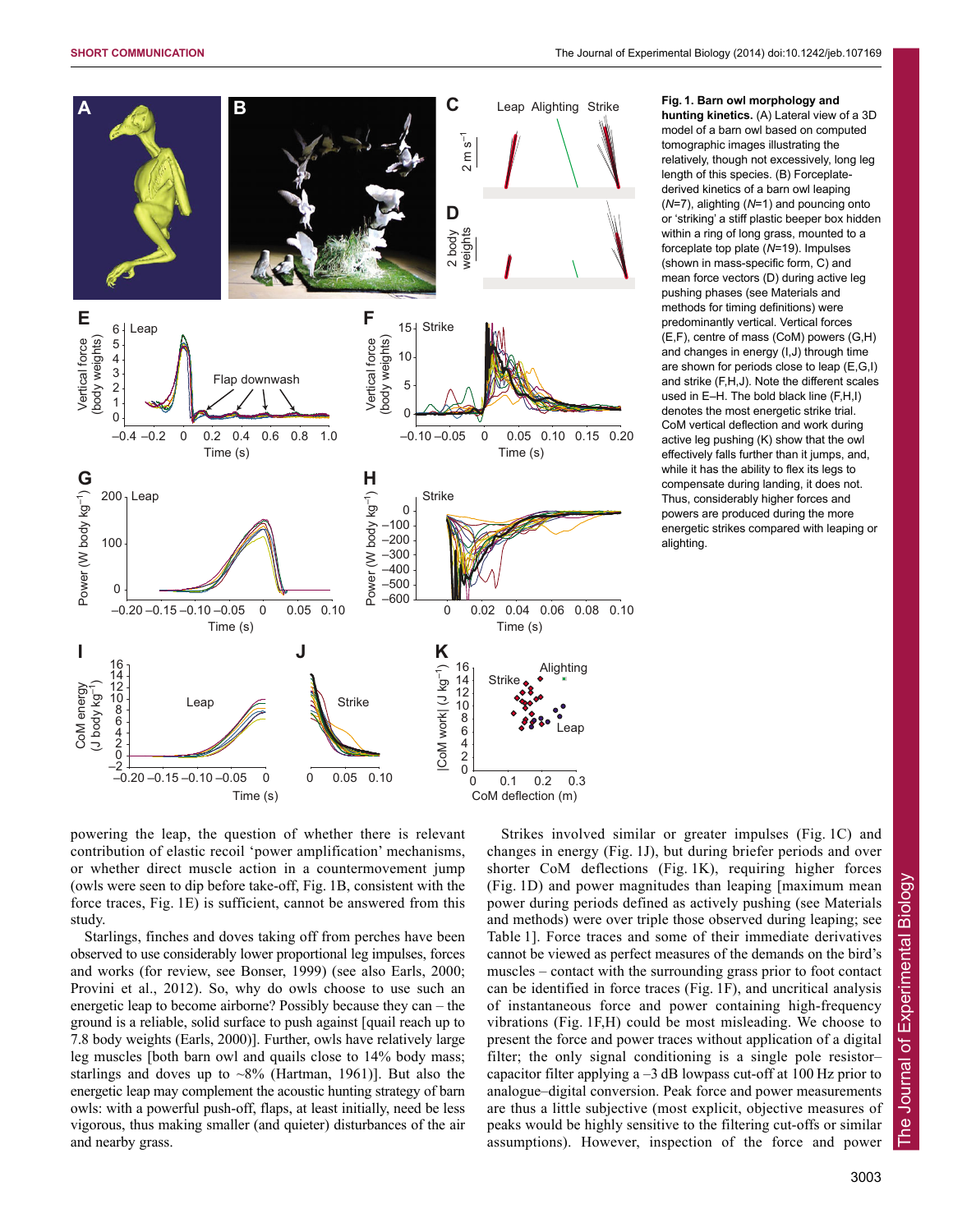| Table 1. Net or mean kinetic parameters relating to complete active leg push periods |  |  |  |  |  |
|--------------------------------------------------------------------------------------|--|--|--|--|--|
|--------------------------------------------------------------------------------------|--|--|--|--|--|

|                   |         | Mean vertical force<br>(body weights) | Net mechanical work<br>$(J$ body $kg^{-1}$ ) | Mean mechanical power<br>(W body $kg^{-1}$ ) |
|-------------------|---------|---------------------------------------|----------------------------------------------|----------------------------------------------|
| Leap $(N=7)$      | Mean    | 1.83                                  | 8.26                                         | 41.58                                        |
|                   | s.e.m.  | 0.10                                  | 0.45                                         | 2.69                                         |
|                   | Maximum | 2.12                                  | 9.97                                         | 51.67                                        |
| Alighting $(N=1)$ |         | 1.55                                  | $-14.28$                                     | $-44.90$                                     |
| Strike $(N=19)$   | Mean    | 3.89                                  | $-10.22$                                     | $-94.64$                                     |
|                   | s.e.m.  | 0.32                                  | 0.52                                         | $-8.68$                                      |
|                   | Maximum | 6.91                                  | $-14.28$                                     | $-170.6$                                     |

waveforms indicate peak forces during the strike – in terms that appear relevant to the legs – of 14.5 body weights and dissipative powers of  $\sim$ 500 W body kg<sup>-1</sup>. These considerably exceed peak values observed during leaping take-off.

These higher strike versus leap forces of the owl contrast with those of birds (and also primates) studied landing on perches, in which peak forces are considerably lower than during take-off (Bonser, 1999). Might the fact that the owl is landing on the ground – a substrate that is less likely to fail than a branch or twig – account for the high landing forces during the strike? Two observations point to this not being the case, and the strike being deliberately forceful: first, higher CoM deflections were observed during leaping take-off, and second (albeit with only a single observation), CoM deflections were also higher during a non-strike alighting landing (Fig. 1K). Thus CoM deflections during the strike could be greater, spreading the time for the impulse and reducing the forces and powers.

Why might the owl choose to apply high forces during the strike? A 0.2 kg owl pouncing with a force of 15 body weights would load a 20 g mouse with 150 mouse body weights – equivalent to an 80 kg man being squashed by the entire weight of a 12 tonne truck. However, while such forces may potentially be damaging to the prey, scaling issues mean this cannot be assumed; indeed, Payne (Payne, 1971) reports that the 'strike' was not sufficient to kill or even stun a mouse adequately to stop it from moving (though this observation was made with a slightly different setup). The process of subduing and killing the prey does not appear challenging to an owl, equipped with talons, an incapacitating squeeze (Payne, 1971), a hooked beak, and in any case capable of swallowing the prey whole. The ability to quickly penetrate leaf litter or snow may be a more realistic benefit of the high strike forces we observed; greater than 7 cm snow coverage is cited as a factor limiting owl distribution (Cramp, 1985).

# MATERIALS AND METHODS

Lengths for the bones dominating leg length of a 0.306 kg road-kill barn owl were determined from 3D models (Mimics, Materialise, Leuven, Belgium) based on computed tomographic data sets (GE Lightspeed, GE Medical, Milwaukee, WI, USA) and compared with those from a 1.21 kg guinea fowl (Kambic et al., 2014). For the owl and guinea fowl, respectively, the lengths were 50.7 and 79 mm for the femur; 81.8 and 116 mm for the tibia; and 53.9 and 73 mm for the metatarsus. The distance between the last thoracic vertebra and the centre of the hip joint gives some measure of back lengths for owl and guinea fowl: 81.7 and 94 mm, respectively. Owl muscle and wings were weighed after dissection. While in broad agreement with the measurements of Hartman (Hartman, 1961), we view the measurements from that study as more dependable (Hartman's study was based on eight fresh specimens).

Forces were sampled at 1000 Hz from a linear array of seven Kistler 9287B forceplates. The requirements of achieving good, repeatable performance from the owl meant that limb forces may have been somewhat attenuated because of the short turf covering of the plates near the beeper box. Further, some non-leg forces (between the wing or body and longer grass stems) may also be transmitted. In addition, vibrations make calculation of peak force and powers (especially during the strike) somewhat subjective. However, key net or time-averaged metrics (net work and impulse; average force and power) for 'active' push durations are relatively insensitive to these issues. We believe that any systematic measurement error (due, for instance, to force attenuation) will result in either little error or conservative, under-calculation of these parameters.

Forces (divided by body mass) provided CoM accelerations that were integrated forward (leap) or backward (strike and alight) with respect to time to provide velocities and CoM motions assuming zero velocity at either body weight before counter-movement (take-off) or steady body weight after landing. Integration periods were brief  $(-0.1 \text{ s})$ , so integration drift was not considered an important source of error.

The 'active' push-off period was defined for take-off as the period between the force minimum due to the counter-movement, and the force minimum at the end of take-off. Take-off was complete before the wings initiated downstroke (see supplementary material Movies 1, 2); further, forces due to aerodynamic downwash can be distinguished in the force records (Fig. 1E), and appeared discretely after the direct-contact take-off period. Active push periods were defined subtly differently for strike and landing in an attempt to remove the inclusion of owl–grass contact and provide a robust objective measure despite vibrations after landing (the reverse not being present during take-off). Active push initiation in landing was defined as the first instant of vertical force falling below body weight on a time-reversed trace, starting at the peak force; termination was defined as the first instant vertical force fell below body weight after peak force.

#### **Acknowledgements**

We very much appreciate the skill, patience and adaptability of the owl trainers Lloyd and Rose Buck. Lucy Smith and Philip Jones of the BBC Natural History Unit provided organization and logistical support for the study. We are grateful to Robert Kambic for sharing guinea fowl data, and to anonymous reviewers for very helpful and constructive comments.

## **Competing interests**

The authors declare no competing financial interests.

# **Author contributions**

All authors contributed to conception and design of the experiments. Forceplate analysis was performed by J.R.U., imaging by R.W. and high-speed video by E.L.S. The manuscript was written by J.R.U. with input from all authors.

#### **Funding**

This work was funded by a Wellcome Trust Fellowship (095061/ Z/10/Z) to J.R.U. The BBC contributed to laboratory overheads. Deposited in PMC for immediate release.

#### **Supplementary material**

Supplementary material available online at

http://jeb.biologists.org/lookup/suppl/doi:10.1242/jeb.107169/-/DC1